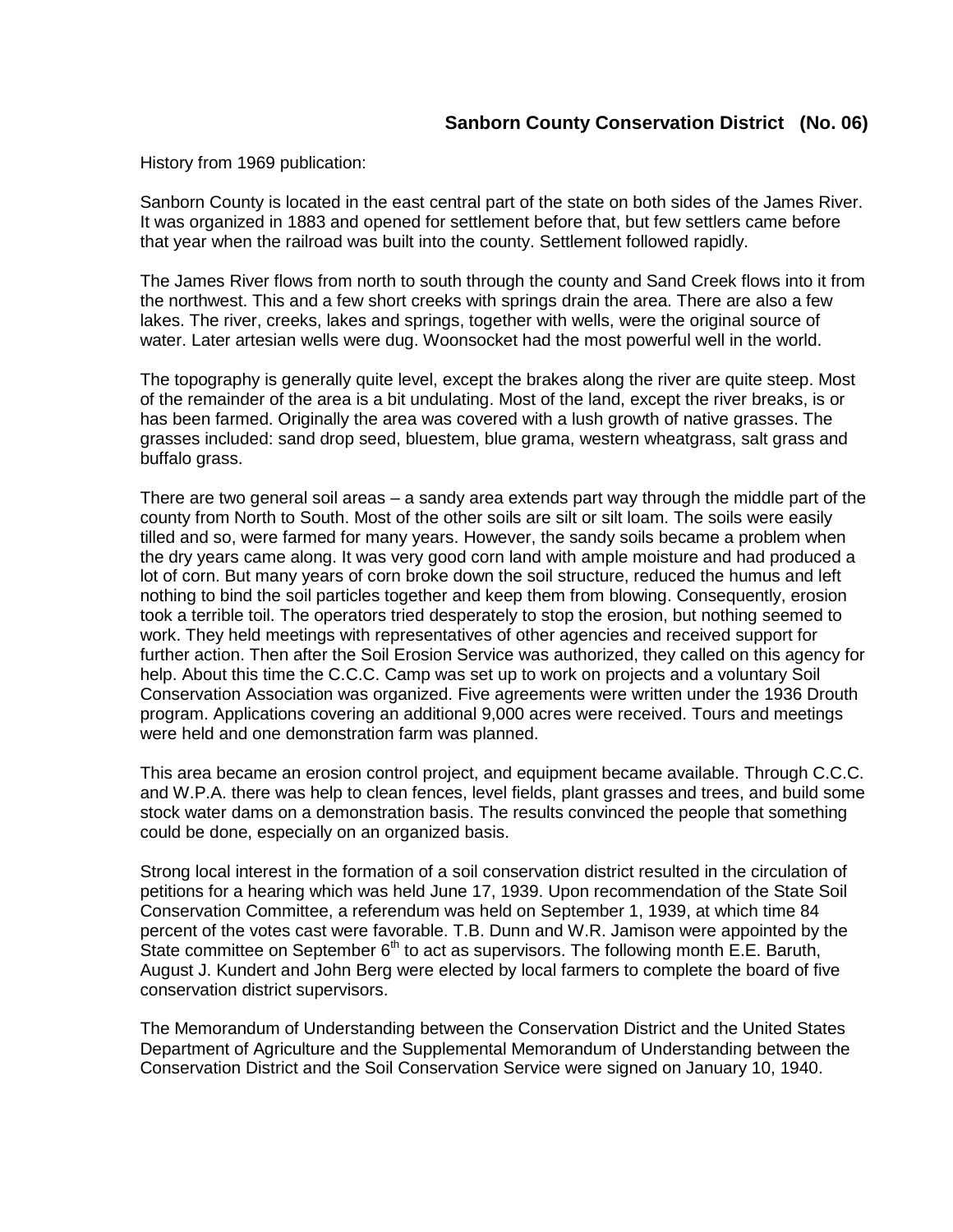The newly formed Conservation District included all of Silver Creek, Logan, Letcher, and portions of Woonsocket, Twin Lake, Warren, and Elliott townships, a total of 104,319 acres. Through two subsequent referendums, additional areas were included within the boundaries of the Conservation District. The final addition included all of Sanborn County and was approved on July 17, 1942. The original Conservation District was known as the Silver Creek Conservation District. The soon after the remainder of the county came into the Conservation District, the name was changed to the Sanborn County Conservation District. Among the problems facing the Conservation District were:

- Water table dropping;
- Overgrazing and drought nearly eliminated the native grasses;
- Carrying capacity of pastures and ranges reduced;
- Livestock numbers reduced;
- Land ownership low;
- Wind erosion had taken a terrible toll;
- Rainfall was low.

The supervisors proposed to meet these problems by the use of:

- Improved crop rotations;
- Conservation cropping systems;
- Wind strip cropping;
- Crop residue management;
- Terracing and contour farming;
- Field windbreaks;
- Proper range and pasture use;
- Grassland plantings;
- Livestock water developments;
- Grassed waterways;
- Irrigation practices;
- Wildlife developments;
- Re-seeding range and pastures.

The supervisors of the first Conservation District were: W.R. Jamison, Woonsocket; August Kundet, Woonsocket; T.B. Dunn, Woonsocket; John Burg, Mount Vernon; E. Baruth. Others who helped with the Conservation District organization were Otto Ohlerking, Luther Roderick, Ben Putnam, Richard Edwards and Merlin Nelson.

Among others who have served as supervisors are: Charles Graves, Artesian; Larry Estabrook, Woonsocket; Donald Swenson, Woonsocket; Robert Trusty, Letcher; Luther Roderick, Artesian; and Ed Hostler, Artesian.

The 1969 supervisors were: Charles Graves, Artesian, Chairman; Gene Ellington, Forestburg, Vice-Chairman; Charles Swenson, Woonsocket, Treasurer; Robert Ruml, Letcher, Supervisor; Paul Donahue, Woonsocket, Supervisor; LuVern Rusch, County Agent, Secretary, Woonsocket; Ed Hostler, Assistant Supervisor, Artesian; Lawrence Estabrook, Assistant Supervisor, Woonsocket; Ivan Goetze, Assistant Supervisor, Letcher; and Leo Vetter, Assistant Supervisor, Woonsocket.